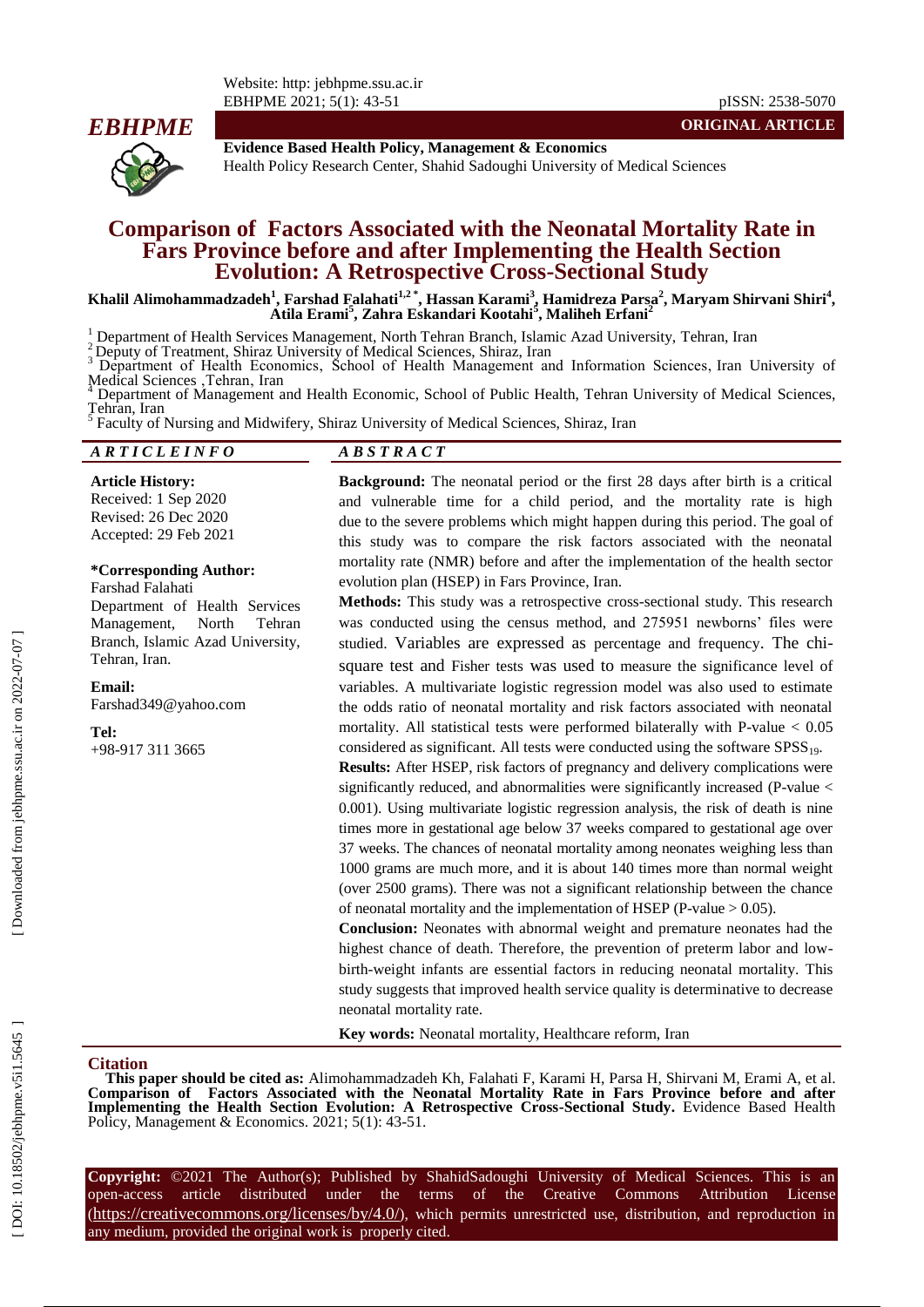### **Introduction**

The neonatal period or the first 28 days after<br>birth is a critical and vulnerable time for a birth is a critical and vulnerable time for a child period, and the mortality rate is high due to the severe problems which might happen during this period (1, 2). Therefore, the provision, maintenance , and promotion of neonatal health, as a vulnerable group, in a health care system has a special place , and it is one of the most evident indicators of communities' development (3, 4). The NMR indicates the neonate's death who die d from the beginning of the birth to the first 28 days of life, and it is expressed as the death rate per 1,000 live births per year (5). NMR is higher in the early 24 hours of life , which accounts for 65 % of infant's deaths (6). According to the World Health Organization (WHO) report, in 2019, 2440464 infants die in the first 28 days of their lives worldwide. While in Iran, 13075 infants die in the early 28 days of their lives (7). According to the WHO report, the NMR was dropped from 36.6 deaths per 1,000 live births in 1990 to 17.47 deaths per 1,000 live births in 2019 . About 52.3 percent decrease was observed during these years (7). Ninety -nine percent of all neonate deaths occur in developing countries, especially in South Asia and sub -Saharan Africa (7 ). In this regard, Iran is a country with a modest rate of NMR (6). Besides, this indicator has been improved over the past several decades, as if NMR in Iran has been declined from 16.31 per 1000 live births in 2004 to 8.58 per 1,000 live births in 2019 (7). According to the national study on the burden of diseases in Iran, published in 2007, the fourth factor in Iran was reported to be due to diseases and disorders occurring around birth (8). Different factors affect neonatal mortality , which is generally divided into biological and non -biological categories (6). Biological causes include immaturity, infections , and asphyxia at birth. For non -biological reasons of equal importance, socioeconomic status, gender, mother's literacy level can be mentioned (9). According to past researches, on average, 9.6 percent of infants are born preterm universe , and in Iran , the rate is 5.6 –13.4 percent (10). Generally, congenital anomalies and diseases related to

premature infants are the most common causes of neonatal mortality in most societies (6). According to WHO, premature births (30 %), sepsis or pneumonia (27 %), asphyxia at birth (23 %), congenital malformations (6 %), infantile tetanus (4 %), diarrhea (3 %), and other causes (7 %) are the causes of neonatal mortality (11). According to different Iran studies, various factors are associated with neonatal mortality, such as asphyxia at birth, low birth weight (less than 2500 g), and prematurity (gestational age below 37 weeks) congenital malformations, male gender. Other factors are maternal factors such as chronic diseases, diabetes , and pre -eclampsia , which are the main risk factors for neonatal mortality (12 - 16). Non -biological causes are equally important , including literacy of mother, socioeconomic status, and gender (6). In the past two decades, due to the health system's inability to meet the new health needs and expectations, a strong international t rend was established to reform the health system (17). In early 2014, the Ministry of Health and Medical Education of Iran developed and gradually implemented the plan as the HSEP on eight axes (18, 19). Recently, this plan's effectiveness in controlling mortality rate and other risk factors associated with neonatal mortality is investigated. Therefore, this study was conducted to compare the risk factors associated with neonatal mortality two years before and after implementing HSEP in Fars Province in the southern part of Iran.

#### **Materials and Methods**

This retrospective cross -sectional study was carried out between June 2018 and February 2019. The study population enrolled all neonates who were one to 29 days old and hospitalized at all hospitals and birth centers affiliated to Shiraz University of Medical Sciences, Fars Province, Iran. They were examined for four years (2013 - 2016). The data collection tool was a software called Iranian Maternal and Neonatal network (IMaN). IMaN is one of the bigest sources of data for maternal health and monitoring neonatal. This network registration approximately whole births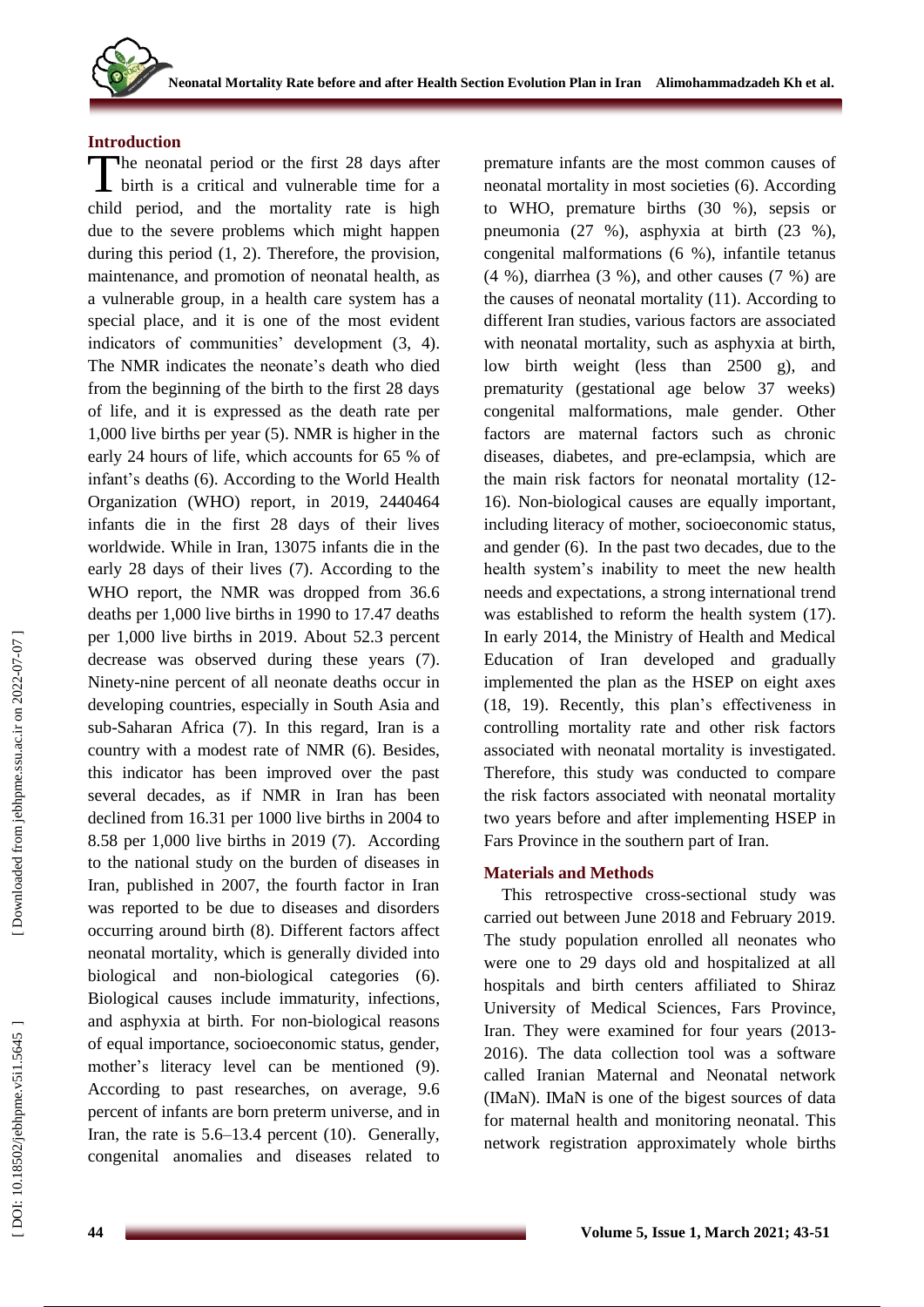(dead and alive), demographics and maternal and neonatal health data electronically in and out of hospitals Nationwide. Since 2014, IMaN has recorded out of hospital births at maternity and childbirth facilities, homes, or other places. In this network, such data as the demographic characteristics of the newborn's mother, the relation amang parents, mode of delivery, number of gravidity and parity, mother's medical history, abortion history, risk factors for pregnancy and childbirth, gestational weeks, infant's birth characteristics and birthdate (e.g., body weight) are recorded. The neonatal mortality rate was defined as the number of deaths during the first 28 completed days of life per 1000 live births in a year. Risk factors for pregnancy include gestational diabetes, hypertensive, heart disease, autoimmune disease, thyroid disorders, mental illness, drug abuse, hepatitis B, alcohol consumption, pre -eclampsia/ eclampsia, and urinary and fecal incontinence, positive VDRL, and pilo nephrite. The gestational age was based on both the final menstrual period (the distance between the first day of the mother's ultimate usual menstrual period and the date of delivery of the newborn or fetus) and ultrasound. A preterm neonate was distinguished as a neonate that was born before 37 completed weeks of pregnancy. Birth weight less than 1000 grams was considered a very low birth weight, a birth weight of 1000- 1500 grams was regarded as very low birth weight, a birth weight of 1500 -2500 grams was considered low birth weight, and weight of 2500 grams and above was considered as normal birth weight. Prematurity was defined as a gestational age below 37 weeks .

According to inclusion criteria , all neonates who were one to 29 days old and whose information was recorded in the system and its accuracy was confirmed by the experts of the Children and Neonatal Health Department of Shiraz University of Medical Sciences, entered in the study. Exclusion criteria were also neonates whose data was not recorded in the system or died after 28 days. Also, neonates , who died out of the hospital or died before delivery , were not included in the study. The collected data were then entered into  $SPSS<sub>19</sub>$ . To describe the data, percentage and frequency were used , and for analytical description, the chi -square test was used to measure the significance level of variables. The odds ratio and confidence interval were measured.<br>P-value  $\langle 0.05 \rangle$  were considered statistically significant. The Ethics Committee approved this study of Shiraz University of Medical Sciences. No.IR.SUMS.REC.1397.635. After explaining the objectives of the project to the Deputy of Treatment of Shiraz University of Medical Sciences, access to the data of this study was given to the researchers through the I M a N system .

## **Results**

A total of 275951 live births and neonatal mortality were 272780 and 3171 , respectively. Two years before and after implementing the HSEP, 1562 (11.42 per 1000 births), and 1609 (11.55 per 1000 births) neonatal mortalities were registered. The characteristics of the neonates studied before and after implementing the HSEP are shown in Table 1. The results showed that the neonates' sex ratio was the same before and after implementing the HSEP. Cesarean section was significantly decreased (P-value < 0.001). Although the gestational age and birth weight were significantly increased, it seems that this increase is not considerable. Risk factors for pregnancy and complications of delivery were reduced considerably, and anomalies were increased significantly.

NMR is based on the risk factors measured in Table 2. The total number of neonatal mortality before and after HSEP was 1562 and 1609 , respectively which was not statistically significant. The analysis shows no significant difference between neonate's gender and mortality before and after HSEP. Although the mortality rate was less in the cesarean section before the implementation of HSEP, there was no significant difference between these two variables. NMR before and after HSEP was 20.31 and 18.3 per 1000 births , respectively , in women who gave birth through vaginal delivery. The difference was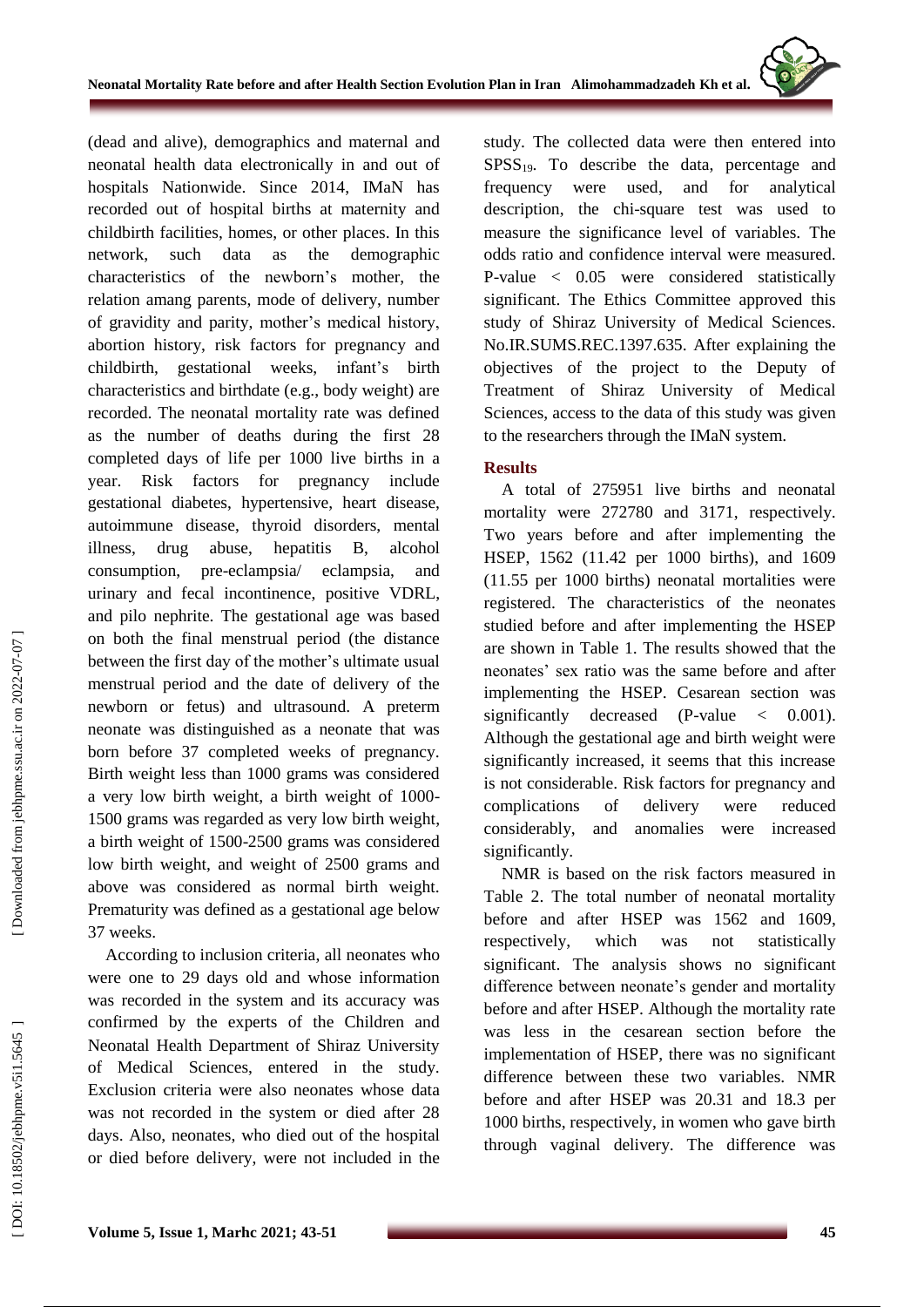significant. The NMR was significant in women over 37 weeks of pregnancy and below 37 weeks of pregnancy before and after implementation of HSEP, as if in women below 37 weeks of pregnancy, the mortality rate was 60 per 1000 deaths before HSEP which increased to 67 per 1000 deaths after HSEP. However, there was a significant decrease in mortality rate before and after implementation of HSEP in women over 37 weeks of pregnancy. The mortality rate in neonates weighing less than 1000 grams was very high as if before the implementation of HSEP, the rate was 889 per 1000 live births, and after the performance of HSEP , it was 852 per 1000 live births, which showed a significant decrease (P-value  $\langle 0.05 \rangle$ . There was no significant difference in mortality rate in other weight classes before and after the implementation of HSEP. The mortality rate in neonates who had anomalies and neonatal complications was not significant before and after the implementation of HSEP.

Determining the role of HSEP on neonatal mortality rate:

Considering other neonatal mortality correlations, logistic regression has been used to determine the role of HSEP. The results of this analysis are presented in Table 3. Based on these results, male and female neonates have less chance of death than the unknown gender. Also, cesarean section neonates have less chance of death. The risk of death is nine times more in gestational age below 37 weeks compared to gestational age over 37 weeks. Also, neonatal mortality among neonates weighing less than 1000 grams is much more , and it is about 140 times more than normal weight (over 2500 grams), and the chance of neonatal mortality among neonates weighing between 1000 to 1500 grams is 51.67 times more than normal weight. Anomaly neonates had a 2.54 fold increase in the chance of mortality. Finally, there was not a significant relationship between the chance of neonatal mortality and the implementation of HSEP.

| <b>Characteristic</b>         | <b>Before Health Sector</b><br><b>Evolution</b><br>N/Percent | <b>After Health Sector</b><br><b>Evolution</b><br>N/Percent | <b>Statistical</b><br>index/Fisher<br>exact test | P          |
|-------------------------------|--------------------------------------------------------------|-------------------------------------------------------------|--------------------------------------------------|------------|
| Gender(total)                 | 136663                                                       | 139288                                                      |                                                  |            |
| Male                          | 70334(51.5)                                                  | 71432(51.3)                                                 | 4.53                                             | 0.103      |
| Female and Obscure            | 66329(48.5)                                                  | 67856(48.7)                                                 |                                                  |            |
| Type of delivery              |                                                              |                                                             |                                                  |            |
| Cesarean section              | 84939(62.2)                                                  | 76537(54.9)                                                 | 1474                                             | $< 0.001*$ |
| Vaginal                       | 51724(37.8)                                                  | 62751(45.1)                                                 |                                                  |            |
| Gestational age (Mean)(weeks) | $38.38 \pm 1.73$                                             | $38.45 \pm 1.79$                                            | 10.65                                            | $< 0.001*$ |
| $<$ 37 w                      | 22082(16.2)                                                  | 21201(15.2)                                                 | 45                                               | $< 0.001*$ |
| $\geq$ 37 w                   | 114581(83.8)                                                 | 118087(84.8)                                                | 15                                               | $< 0.001*$ |
| Birth weight(grams) Mean(SD)  | $3137 \pm 494$                                               | $3166 \pm 501$                                              | 15                                               | $< 0.001*$ |
| < 1000 g                      | 878(0.7)                                                     | 999(0.7)                                                    |                                                  |            |
| $1000 - 1500$ g               | 359(0.3)                                                     | 311(0.2)                                                    |                                                  |            |
| $1500-2500$ g                 | 9579(7)                                                      | 8652(6.2)                                                   |                                                  |            |
| $> 2500 \text{ g}$            | 125847(92.1)                                                 | 129326(92.8)                                                | 65                                               | $< 0.001*$ |
| Risk factors for pregnancy    |                                                              |                                                             |                                                  |            |
| Yes                           | 29228(21.4)                                                  | 11812(8.5)                                                  | 90                                               | $< 0.001*$ |
| N <sub>0</sub>                | 107435(78.6)                                                 | 127476(91.5)                                                |                                                  |            |
| Neonatal anomalies            |                                                              |                                                             |                                                  |            |
| Yes                           | 8197(6)                                                      | 10180(14.3)                                                 | 4019                                             | $< 0.001*$ |
| No                            | 128466(94)                                                   | 60887(85.7)                                                 |                                                  |            |
| Neonatal complications        |                                                              |                                                             |                                                  |            |
| Yes                           | 30281(22.2)                                                  | 5674(4.1)                                                   | 199                                              | $< 0.001*$ |
| No                            | 106382(77.8)                                                 | 133614(95.6)                                                |                                                  |            |

**Table 1 .** Characteristics of the population studied before and after the implementation of the HSEP

N: Number, Statistically significant at P -value < 0 .05; No signs: No significance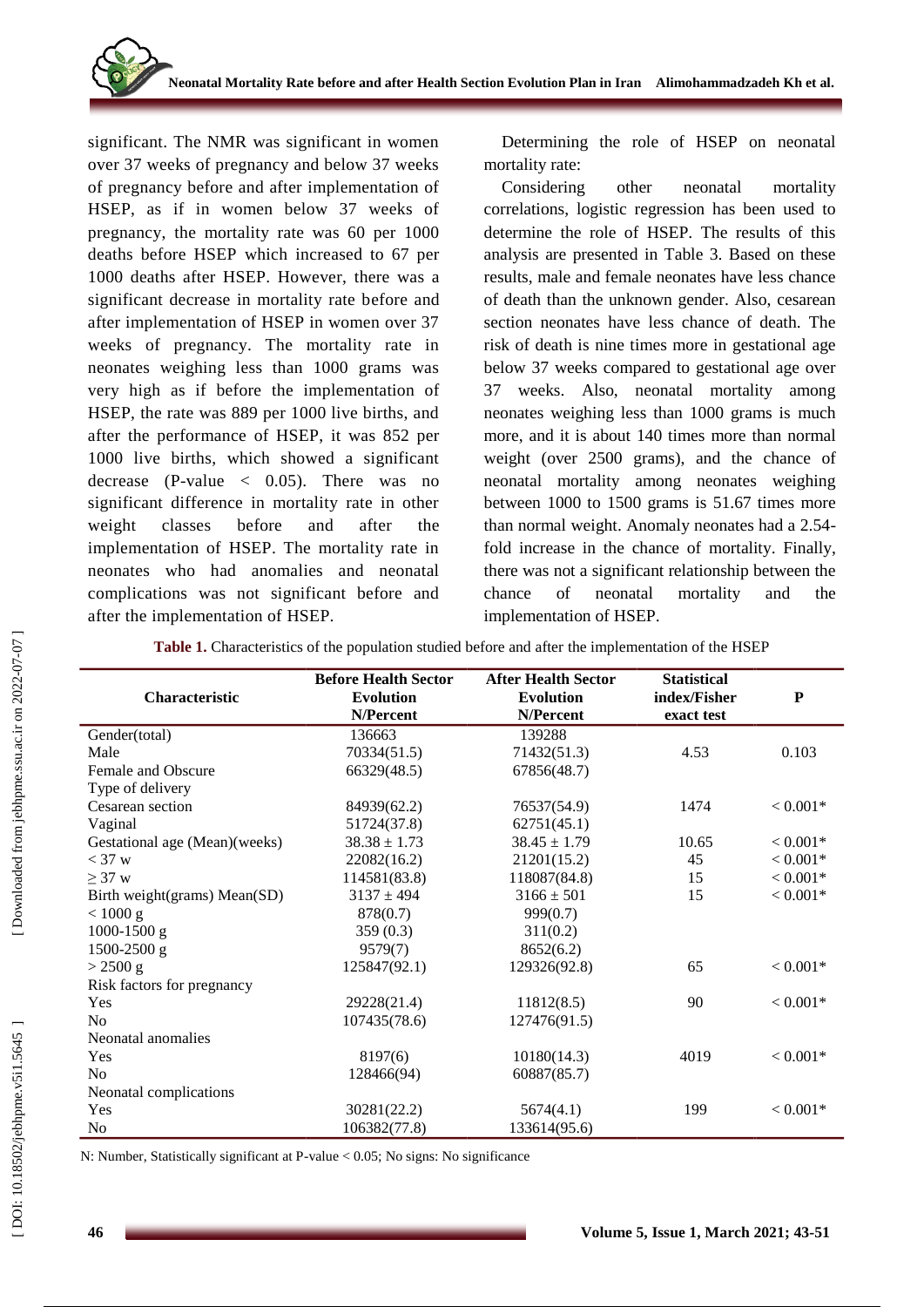| Table 2. Neonatal mortality according to measured characteristics |                                                                 |                                                                                  |                             |                        |  |  |
|-------------------------------------------------------------------|-----------------------------------------------------------------|----------------------------------------------------------------------------------|-----------------------------|------------------------|--|--|
| Characteristic                                                    | <b>Before HSE: N/Rate(per</b><br>1000 births)<br>$N = (136663)$ | <b>After HSE: N/Rate</b><br>$(\text{per }1000 \text{ births})$<br>$N = (139288)$ | <b>Statistical</b><br>index | ${\bf P}$              |  |  |
| Death(total)                                                      | 1562(11.42)                                                     | 1609(11.55)                                                                      | 0.09                        | 0.764                  |  |  |
| Gender                                                            |                                                                 |                                                                                  |                             |                        |  |  |
| Male                                                              | 0.846                                                           | 0.846                                                                            | 0.846                       | 0.846                  |  |  |
| Female and Obscure                                                | 0.808                                                           | 0.808                                                                            | 0.808                       | 0.808                  |  |  |
| Type of delivery                                                  |                                                                 |                                                                                  |                             |                        |  |  |
| Cesarean section                                                  | 0.237                                                           | 0.237                                                                            | 0.237                       | 0.237                  |  |  |
| Vaginal                                                           | $0.023$ <sup>*</sup>                                            | 0.023                                                                            | $0.023$ <sup>*</sup>        | $0.023$ <sup>*</sup>   |  |  |
| Gestational age                                                   |                                                                 |                                                                                  |                             |                        |  |  |
| $<$ 37 w                                                          | $0.002*$                                                        | $0.002*$                                                                         | $0.002*$                    | $0.002*$               |  |  |
| $\geq$ 37 w                                                       | $0.004*$                                                        | $0.004*$                                                                         | $0.004*$                    | $0.004*$               |  |  |
| Birth weight                                                      |                                                                 |                                                                                  |                             |                        |  |  |
| $< 1000 \text{ g}$                                                | $0.016^*$                                                       | $0.016*$                                                                         | $0.016^*$                   | $0.016*$               |  |  |
| $1000 - 1500$ g                                                   | 0.069                                                           | 0.069                                                                            | 0.069                       | 0.069                  |  |  |
| 1500-2500 g                                                       | 0.073                                                           | 0.073                                                                            | 0.073                       | 0.073                  |  |  |
| $> 2500$ g                                                        | 0.076                                                           | 0.076                                                                            | 0.076                       | 0.076                  |  |  |
| pregnancy Risk factors                                            |                                                                 |                                                                                  |                             |                        |  |  |
| Yes                                                               | $0.001$ <sup>*</sup>                                            | $0.001*$                                                                         | $0.001$ <sup>*</sup>        | $0.001*$               |  |  |
| N <sub>o</sub>                                                    | 0.683                                                           | 0.683                                                                            | 0.683                       | 0.683                  |  |  |
| Neonatal complications                                            |                                                                 |                                                                                  |                             |                        |  |  |
| Yes                                                               | 0.253                                                           | 0.253                                                                            | 0.253                       | 0.253                  |  |  |
| N <sub>o</sub>                                                    | 0.161                                                           | 0.161                                                                            | 0.161                       | 0.161                  |  |  |
| <b>Neonatal Anomalies</b>                                         |                                                                 |                                                                                  |                             |                        |  |  |
| Yes                                                               | 0.125                                                           | 0.125                                                                            | 0.125                       | 0.125                  |  |  |
| N <sub>o</sub>                                                    | $< 0.001$ <sup>*</sup>                                          | $< 0.001$ <sup>*</sup>                                                           | $\leq 0.001$ *              | $< 0.001$ <sup>*</sup> |  |  |

HSE: Health section evolution. N: Number. g: grams, w: weeks, Statistically significant at P -value < 0.05; No signs: No significance

**Table 3.** Neonatal mortality correlations

| <b>Variable</b>    | $\overline{\text{OR}}$ | 95 % CI        | $\overline{\mathbf{P}}$ |
|--------------------|------------------------|----------------|-------------------------|
| Gender             |                        |                |                         |
|                    | Ref                    |                |                         |
| Male               | 0.407                  | 0.187<br>0.888 | $0.024*$                |
| Female             | 0.360                  | 0.165<br>0.787 | $0.010*$                |
| Type of delivery   |                        |                |                         |
|                    | Ref                    |                |                         |
| Cesarean section   | 0.300                  | 0.255<br>0.353 | $< 0.001*$              |
|                    |                        |                |                         |
|                    | Ref                    |                |                         |
| $<$ 37 w           | 9.04                   | 7.53<br>10.85  | $< 0.001*$              |
|                    | Ref                    |                |                         |
| $< 1000 \text{ g}$ | 140                    | 169<br>116     | $< 0.001*$              |
| $1000 - 1500$ g    | 51.67                  | 39.85<br>67.00 | $< 0.001*$              |
| 1500-2500 g        | 4.94                   | 4.08<br>5.99   | $< 0.001*$              |
|                    | Ref                    |                |                         |
| Yes                | 1.12                   | $0.90 - 1.36$  | 0.318                   |
|                    | Ref                    |                |                         |
| Yes                | 1.13                   | 1.41<br>0.91   | 0.241                   |
|                    | Ref                    |                |                         |
| Yes                | 2.54                   | 2.99<br>2.15   | $< 0.001*$              |
| <b>HSEP</b>        | 1.06                   | 0.915<br>1.22  | 0.439                   |

OR; Odds Ratio, CI: Confidence of interval, HSEP: Health section evolution plan, g; grams, w: weeks, Statistically significant at P value < 0.05; No signs: No significance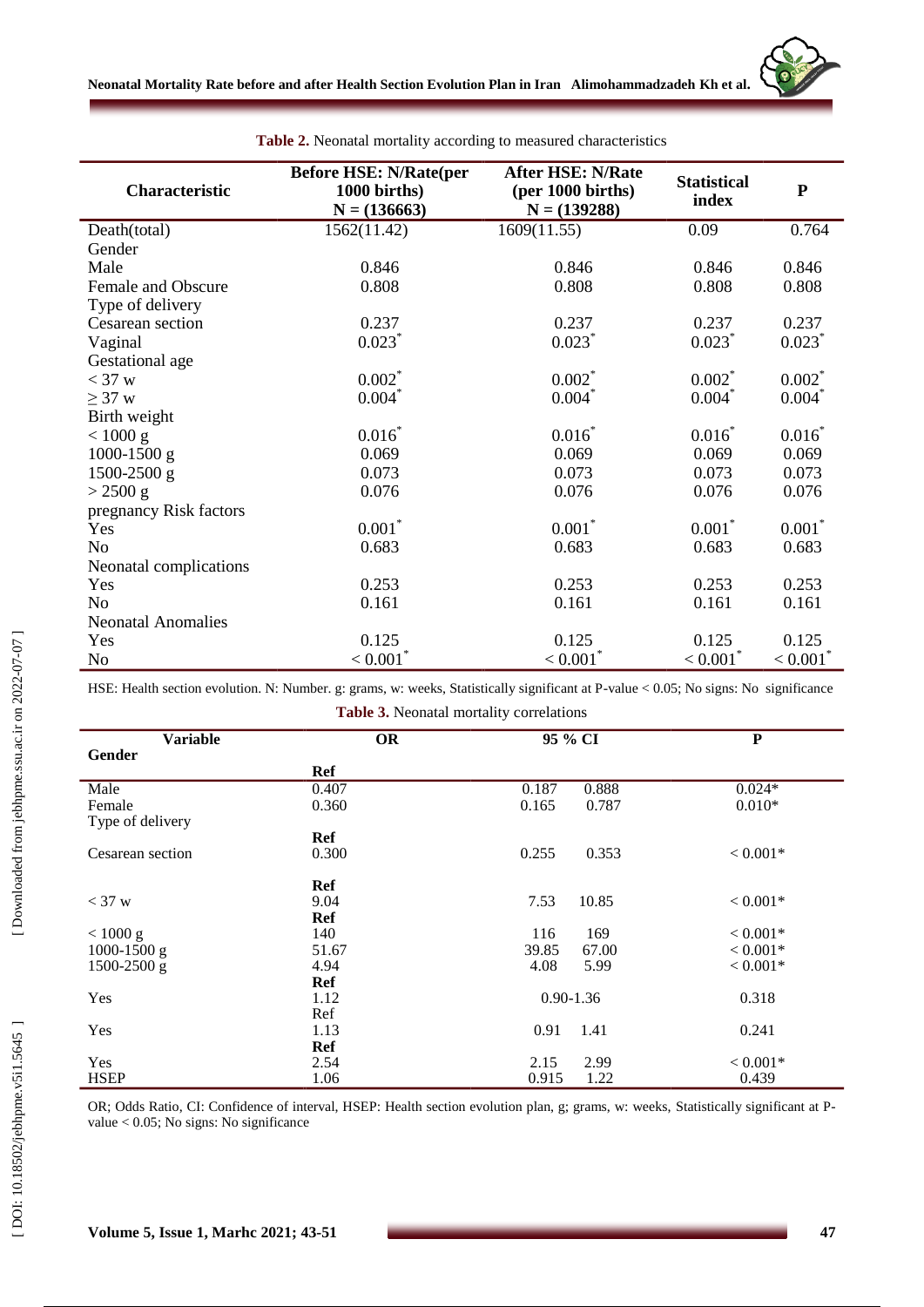#### **Discussion**

Neonatal mortality is a serious concern of the community health in all countries, including developing and developed countries. While the rate of neonatal mortality is decreasing worldwide, this declining change is slow (16). According to our best knowledge, this is the first study that compare s the risk factors associated with neonatal mortality before and after the implementation of the HSEP in Iran. A software called IMAN records all birth and neonatal mortality and their risk factors associated with neonatal mortality. The results showed that the cesarean section's rate was significantly decreased compared to the period before implementing the HSEP. It seems that the Ministry of Health has approached one of the goals of the HSEP , which was the promotion of vaginal delivery. However, for more accurate evaluation, these studies should be carried out at different periods to gain more awareness about this trend's continuation. Pregnancy risk factors and delivery complications were significantly reduced compared to the period before the implementation of HSEP. Studies have shown that in case the mortality rate due to infectious factors decrease s, the mortality rate will increase due to genetic anomalies. However, the results showed that , generally, NMR was not significantly different before and after the implementation of HSEP. This study showed that there was not a significant difference between neonate's gender and neonatal mortality. Reviewing articles showed different results. While other studies revealed no significant difference between neonate's gender and neonatal mortality (14, 20 -22), other studies reported that the mortality rate of male neonates was significantly more than female neonates  $(6, 23-27)$ . Also, in this study, NMR was significantly less after the implementation of HSEP in women who had a vaginal delivery. While the mortality rate before and after implementation of HSEP was not significantly different in women who had a cesarean section, several studies showed no significant relationship between neonatal mortality and type of delivery (14, 21, 24). Even Babaei's study showed that the cesarean section's mortality

rate was significantly more than vaginal delivery (6). Other studies also had similar results (28 -30). Our research showed that there is a significant difference between gestational age and neonatal mortality. Other studies' results were similar to our results (6, 21, 23, 24, 31). Regarding high NMR in women with low gestational age, it is important to pay attention to giving proper care during pregnancy and educational interventions in high risk groups to prevent premature birth. Our research results and other studies revealed a significant relationship between neonatal mortality and neonate birth weight (6, 14, 23, 24). NMR was not significantly different in neonates who had congenital anomalies before and after the implementation of HSEP. In interpreting this finding, it can be said that changes in variables such as congenital anomalies require more time and the completion of the necessary infrastructure, including trained personnel, sufficient diagnostic facilities to diagnose congenital anomalies. However, Oshwandi showed a significant relationship between congenital anomalies and neonatal mortality (14). Findings showed that the unknown gender had a greater chance of mortality than a male and female gender. While in the Subramanian study , male neonates had a higher chance of mortality (32). This study showed that neonates born through cesarean section had significantly less chance of mortality, which was consistent with the results of the research done by Sabzehei et al. (22). Molina et al. (33) also showed the same results. Although, unlike our study, Signore et al. (34) showed that a 1.5 -times increased hazard of neonatal mortality after cesarean delivery (both unplanned and planned) compared to vaginal delivery. This study revealed that the chance of neonatal mortality in premature neonates is nine times more. The study carried out by Sabzehei et al. (22) also had the same results . The study's findings conducted by Battin et al. (35) were consistent with our results . Therefore, the role of preventing early childbirth is crucial in controlling neonatal mortality. Comparing the ratio of neonatal mortality and the birth weight showed that neonates with abnormal weight had a very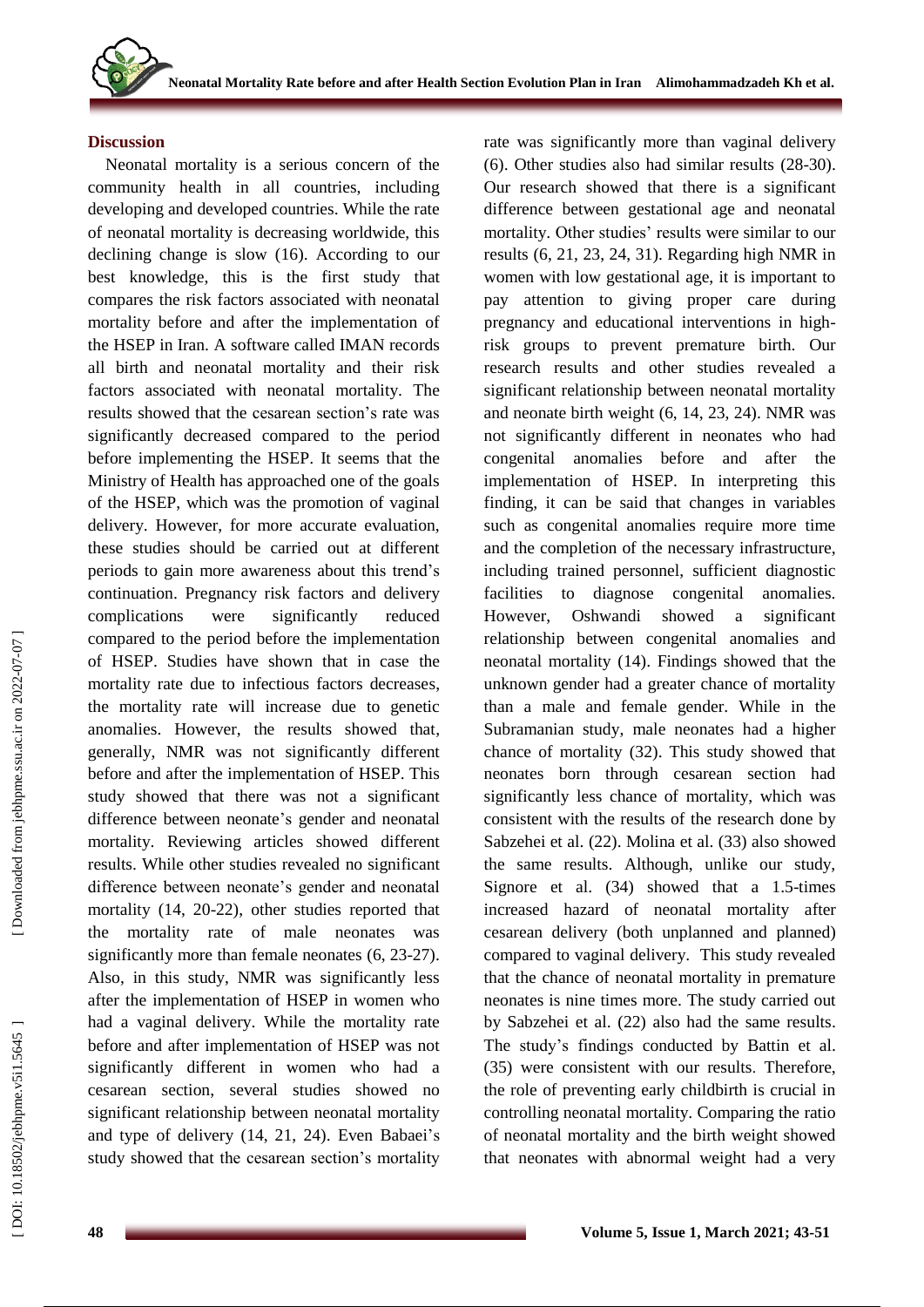high mortality rate . The findings of other studies were similar to the results of this study. Kose Gharavi et al. (23) , in their study , stated that birth weight with an odds ratio of 29.6 had the highest effect on neonatal mortality. Furthermore, in the study conducted by Sabzehei et al. (22) , neonates' chance of mortality with abnormal weight was significantly more than normal -weight neonates. Therefore, the neonates ' birth weight seems to play a critical role in neonatal mortality. Finally, HSEP was considered as a variable and examined the chance of neonatal mortality with HSEP. The results showed no significant relationship between the chances of neonatal mortality and the implementation of HSEP. It seems that more studies are needed at different times so that the HSEP long -term effects can be measured on neonatal mortality. Our research has the benefit of large sample size; however, it has some limitations. First, information on other possible demographic characteristics that could affect survival, such as nutrition status, education level, family income, parental occupation , and insurance status, was lacking. Second, as information were drawn from the cross -sectional study, causal commentary should be made with precaution. Indeed, attribution of causality might be better explored with experimental or longitudinal data.

### **Conclusion**

Neonates with abnormal weight and premature neonates have the highest chance of mortality , and it requires serious attention to prenatal care and delivery and educational interventions for preventing neonatal mortality. It is recommended by planning and performing period pregnancy care, which prevents prematurity and low birth weight of neonates. It also provides sufficient facilities for the maintenance of premature and low birth weight infants, leading to reduced neonatal mortality.

## **Acknowledgments**

We highly appreciate all staffs and people who helped us in doing this study.

## **Conflict of interests**

the authors declared no conflict of interests.

## **Authors' contributions**

Alimohammadzadeh Kh, Falahati F, Parsa H, and Karami H designed research; Falahati F, Karami H, and Shirvani M conducted research ; Falahati F, Karami H, Shirvani M, Parsa H, Erami A, Eskandari kootahi Z, and Erfani M wrote manuscript. Falahati F had primary responsibility for final content. All authors read and approved the final manuscript.

## **Funding**

This study was funded and supported by Shiraz University of Medical Sciences, Shiraz, Iran. (Grant No; IR.SUMS.REC.1397.635).

# **References**

- 1. Pathirana J, Munoz FM, Abbing -Karahagopian V, Bhat N, Harris T, Kapoor A, et al. Neonatal death: Case definition & guidelines for data collection, analysis, and presentation of immunization safety data. Vaccine. 2016; 34(49): 6027 -37.
- 2. Kagitapu S, Alapati M, Baira S. A Study of Causes And Rate of Neonatal Mortality in A Teritiary Care Teaching Hospital. IOSR Journal of Dental and Medical Sciences. 2016; 15: 23 - 31. doi:10.9790/0853 -1510022331.
- 3. Balaghafari A, Siamian H, Aligolbandi K. Ocular trauma: 2 years retrospective study in Sari, Iran. Materia Socio -Medica. 2013; 25 **:** 230 - 2. doi: [10.5455/msm.2013.25.230](https://dx.doi.org/10.5455%2Fmsm.2013.25.230-232) -232 .
- 4. Sankaran K, Chien L -Y, Walker R, Seshia M, Ohlsson A, Lee SK. Variations in mortality rates among Canadian neonatal intensive care units. Cmaj. 2002; 166(2): 173 -8.
- 5. Sankar M, Neogi S, Sharma J, Chauhan M, Srivastava R, Prabhakar P, et al. State of newborn health in India. Journal of Perinatology. 2016; 36(3): 3 -8.
- 6. Babaei H, Dehghan M. Study of Causes of Neonatal Mortality and its Related Factors in the Neonatal Intensive Care Unit of Imam Reza Hospital in Kermanshah, Iran during (2014 - 2016). International Journal of Pediatrics. 2018; 6: 7641 -9.
- 7. Word health organization. The neonatal period is the most vulnerable time for a child [Online].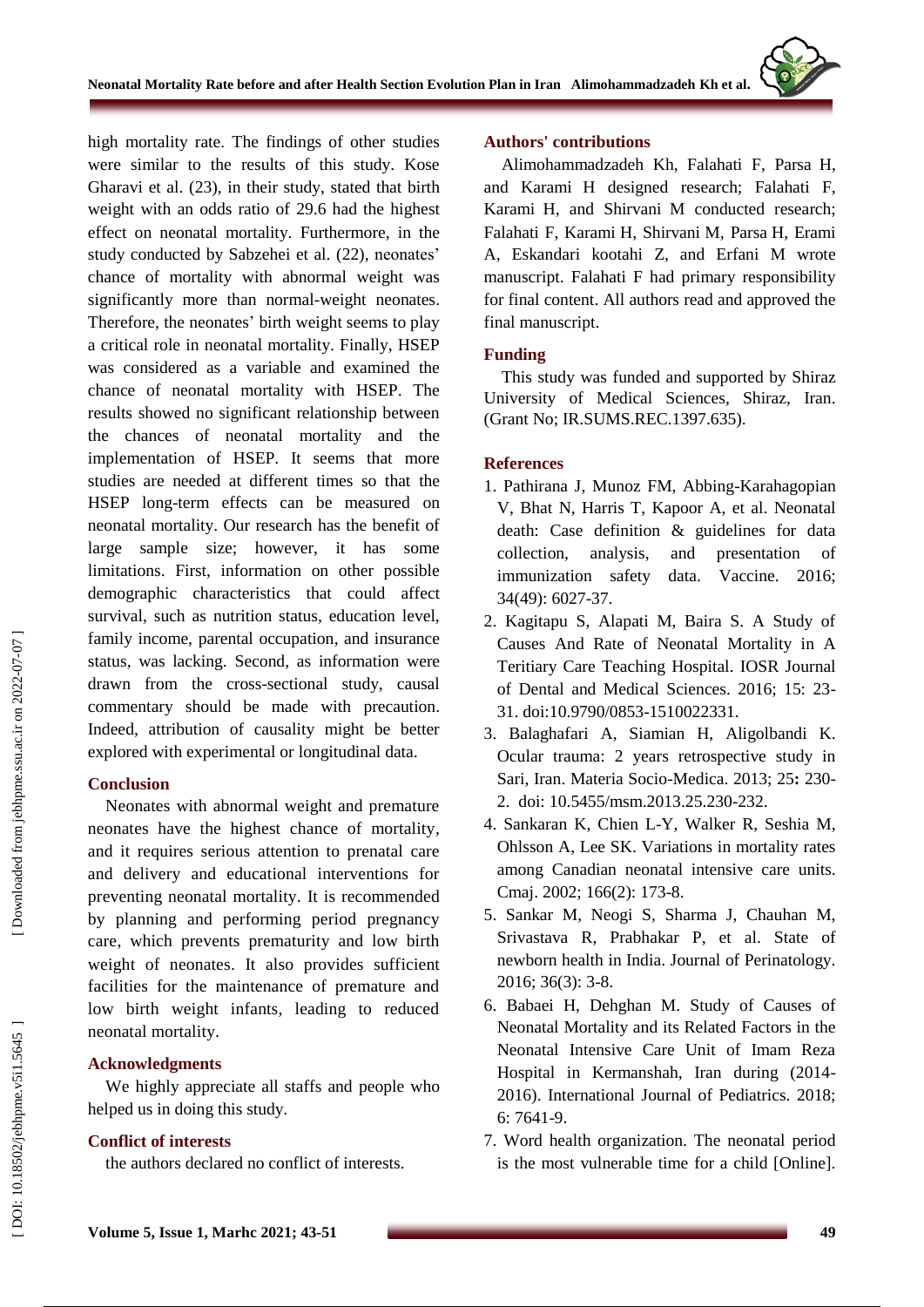

2019. Available from URL: https:// data. unicef . org/ topic/ child -survival/ neonatal mortality - rate - (per - 1000 - live - births). Last access: 12 June 2020.

- 8. Naghavi M, Abolhassani F, Pourmalek F, Lakeh MM, Jafari N, Vaseghi S, et al. The burden of disease and injury in Iran 2003. Population Health Metrics. 2009; 7(1): 9.
- 9. Edraki M, Paran M, Montaseri S, Nejad MR, Montaseri Z. Comparing the effects of swaddled and conventional bathing methods on body temperature and crying duration in premature infants: a randomized clinical trial. Journal of Caring Sciences. 2014; 3(2): 83. doi: 10.5681/jcs.2014.009.
- 10. Ahmadi S, Kazemi F, Masoumi SZ, Parsa P, Roshanaei G. Intervention based on BASNEF model increases exclusive breastfeeding in preterm infants in Iran: a randomized controlled trial. International Breastfeeding Journal. 2016; 11(1): 30.
- 11. Chowdhury HR, Thompson S, Ali M, Alam N, Yunus M, Streatfield PK. Causes of neonatal deaths in a rural subdistrict of Bangladesh: implications for intervention. Journal of Health, Population, and Nutrition. 2010; 28(4): 375 -82. doi: 10.3329/jhpn.v28i4.6044.
- 12. Rezaeian A, Boskabadi H, Mazlom SR. Factors associated with perinatal mortality in preterm infants in NICU Ghaem Hospital, Mashhad. Journal of North Khorasan University of Medical Sciences. 2012; 4: 349-60. [In Persian]
- 13. Moss W, Darmstadt GL, Marsh DR, Black RE, Santosham M. Research priorities for the reduction of perinatal and neonatal morbidity and mortality in developing country communities. Journal of Perinatology. 2002; 22(6): 484 -95.
- 14. Oshvandi K, Soori E, Zamanian L. The rate and causes of neonatal mortality in Hamadan province, 2012. Avicenna J Nurs Midwifery Care. 2016; 24: 281 -300. doi: 10.21859/nmj - 24049.
- 15. Aramesh MR, Malekian A, Dehdashtian M, Shahori A, Monjezi L. Determination of neonatal mortality causes among neonates admitted in NICU at Imam Khomeini Hospital, Ahwaz,

2011 -2012. Razi Journal of Medical Sciences. 2014; 21(120): 36 -43.

- 16. Mohaghighi P, Hashemzadeh Isfahani M, Mousavi Kani K. Determining the frequency of prenatal factors in infant mortality in Tehran during 2009 -2010. Razi Journal of Medical Sciences. 2013; 19: 41 -7.
- 17. Ghanbari A, Moaddab F, Heydarzade A, Jafaraghaee F, Barari F. Health system evolution plan; A new approach to health care delivery: The challenge ahead. Hakim Research Journal. 2017; 20(1): 1 -8.
- 18. Arab -zozani M, Husseini barghazan S. Health Sector Evolution in Iran; A Short Review. Evidence Based Health Policy, Management and Economics. 2017; 1(3): 193 -7.
- 19. Kakemam E, Dargahi H. The health sector evolution plan and the technical efficiency of public hospitals in Iran. Iranian Journal of Public Health. 2019; 48(9): 1681.
- 20. Nayeri F, Amini E, Yazdi ZO, Naieri AD. Evaluation of the cause and predisposing factors in neonatal mortality by using international coding diseases version 10 in Valiasr Hospital. Iranian Journal of Pediatrics. 2007; 17(1): 21 -6.
- 21. Sareshtedari M, Shahamat H, Sadeghi T. Causes and Related Factors of Neonatal Mortality in Qazvin NICU, 2010. Hakim Health Systems Research Journal. 2012; 14: 227 -32.
- 22. Sabzehei MK, Basiri B, Shokouhi M, Eghbalian F, Eslamian MH. Causes and risk factors associated to neonatal mortality in Neonatal Intensive Care Unit (NICU) in Besat Hospital Hamadan -Iran in 2015 to 2016. International Journal of Pediatrics. 2018; 6(9): 8185 -94.
- 23. Gharavi AK, Shoraka H, Sofizadeh A, Katuli HE. Neonatal mortality risk factors in Maraveh Tapeh County in Golestan province, north of Iran (2011 -13). Journal of Gorgan University of Medical Sciences. 2016; 18(1): 86 -93. [In Persian]
- 24. Alijani Ranani H, Madhoshi S, Moghimzadeh F. Evaluation of the cause and predisposing factors in neonatal mortality based on international coding disease version10 in